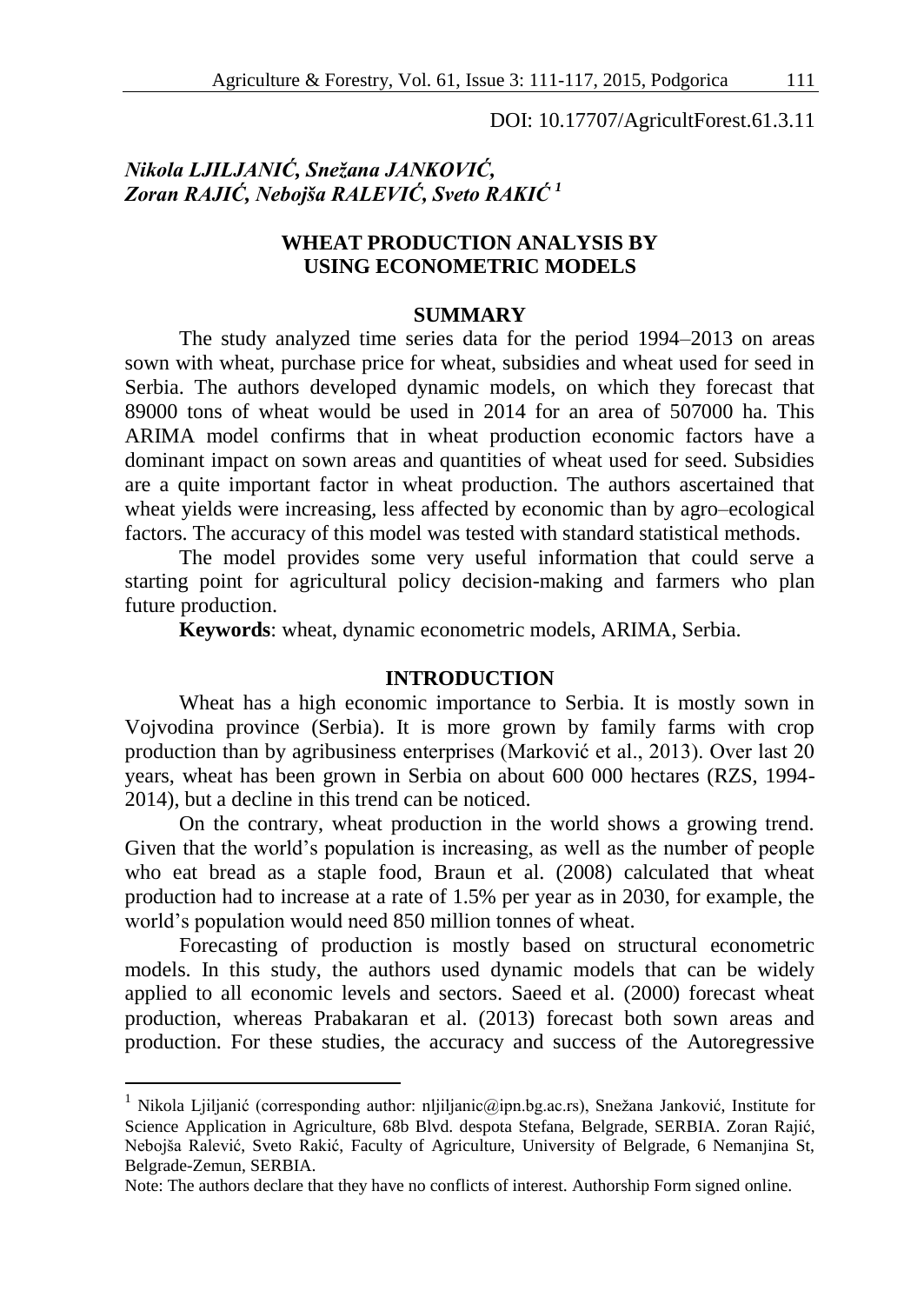Integrated Moving Average (ARIMA) models were confirmed after comparing with the obtained results. ARIMA models have been also widely used in other studies (Prindycke and Rubinfeld, 1981). Advantages of these models lie in their good forecasts. Sabir and Tahir (2012) used dynamic models to forecast production, sown areas and wheat population.

Sown areas, as well as yields and wheat used for seed are key factors that define wheat production. Hence, the goal of this study was to develop proper models in order to forecast the main elements of wheat production.

#### **MATERIAL AND METHODS**

Data for the period 1994–2013 on sown areas, average yields, average annual purchase price, subsidies and wheat used for seed were incorporated into dynamic models to forecast future values. The main goal of these models was to identify a stochastic process of time series data and forecast future values accurately. The time series data comprised information from the Serbian "Statistical Yearbook", the Serbian Grain Fund, the electronic database of the Statistical Office of the Republic of Serbia and internal documents of the Serbian Ministry of Agriculture and Environmental Protection.

In order to achieve satisfactory specifications of the models, and therefore accurate and reliable coefficients, the authors used the statistical methods of testing significance of multiple and serial correlation coefficients, together with the Durbin–Watson test. Statistical criteria, i.e. testing the significance of the coefficients of determination, were used to assess the obtained parameters. When choosing models, the authors considered the significance of the coefficients, as well as the logic, based on the economic theory. In terms of forecasting, which is the final step of econometric research, this model was assessed as valid.

Karim et al. (2005) used the regression modelling to forecast wheat production. Their results showed that different models can apply to different areas. In an intensive study (Amin et al., 2014) that took into account some previous research and was conducted to predict sown areas and yields, the obtained ARIMA models were determined by specificities of the observed areas or countries and could not have been applied to others. The methodology of this paper was conditioned to available pieces of information and specificities of the subject-matter, which directed the direction of models development.

## **RESULTS AND DISCUSSION**

#### **Areas sown with wheat**

Using data for the period 1994–2013 on areas sown with wheat (in thousands of hectares), purchase prices (din  $kg^{-1}$ ) and subsidies (din  $kg^{-1}$ ) in Serbia, the authors developed a dynamic model and calculate an equation (1) for sown areas. Purchase prices adjusted for subsidies were deflated by grain price indices. Among a number of models, the authors chose one that met all the above mentioned criteria, leading to the following equation: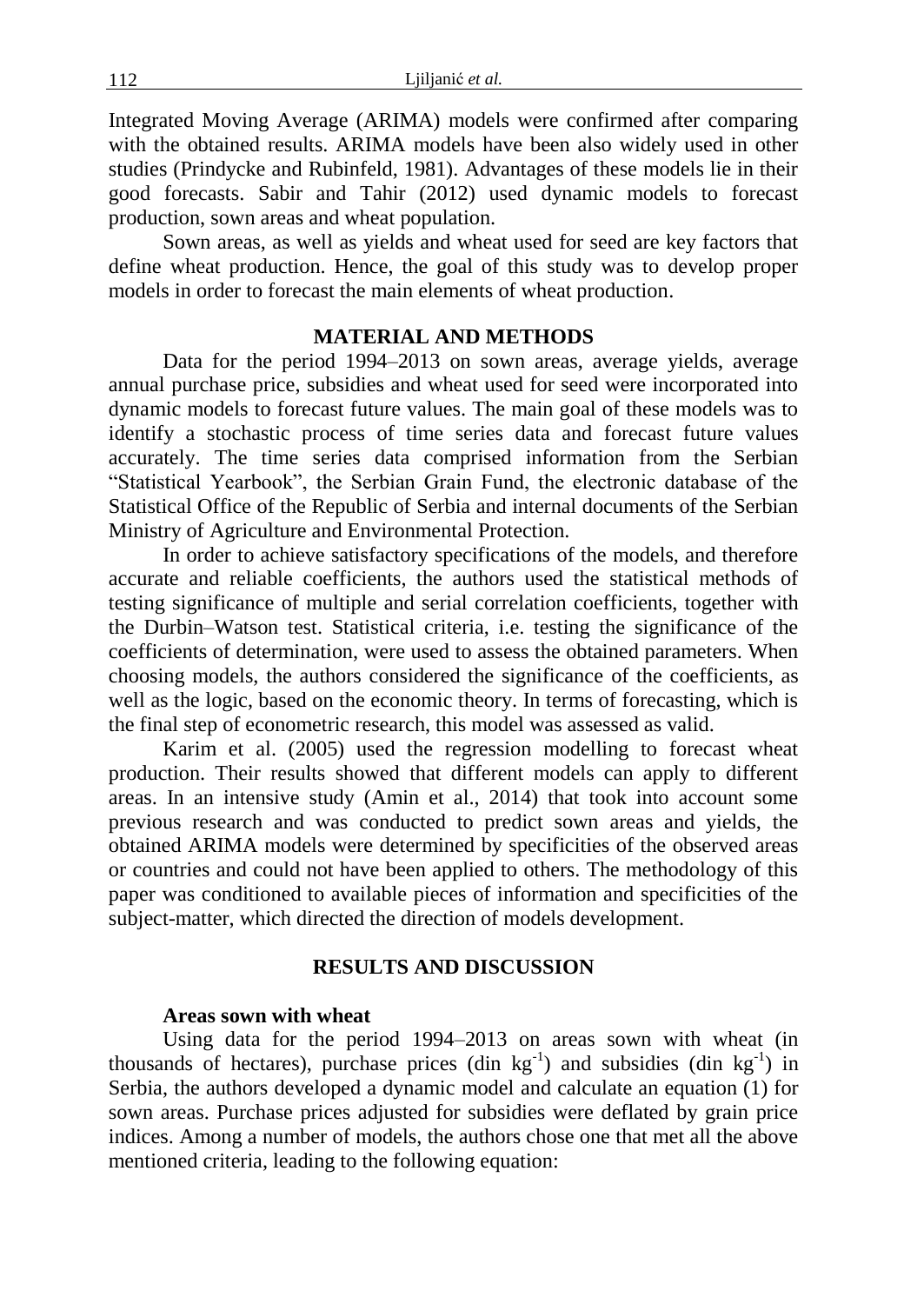$$
\hat{A}_t = 91.645 + 0.310A_{t-1} + 1.853P_{t-1}
$$
\n
$$
(0.155) \quad (0.582)
$$

Where:

 $\hat{A}_t$  – area sown.

 $A_{t-1}$  – area sown in the previous year,

 $P_{t-1}$  – purchase price in the previous year.

The model was highly significant,  $R=0.75$ ,  $F=10.239$  ( $P<0.01$ ). The coefficient 0.310\* was on the edge of statistical significance at the 0.05 level, whereas the coefficient  $1.853**$  was highly significant (P<0.01).

The value of the Durbin–Watson *d*-statistic was  $DW=2.498^{nz}$ . However, because of the autoregressive character of the equation, the authors used the Durbin *h*-statistic with an asymptotic normal distribution for testing the autocorrelation of the residuals. The results showed  $h=1.483<1.96$ , which implies that no first-order autocorrelation was detected. The authors came to the same conclusions after conducting the sign test. Graph 1 shows the forecast and actually sown areas:



Graph 1. Trend of the forecast and actually sown areas, Republic of Serbia, period 1994–2013

After the equation (1) was extrapolated, the result showed that 507 000 ha of areas were to be sown in 2014. The dynamic model of sown areas shows its dependence on two factors – sown areas and the purchase price from the previous year, adjusted for subsidies. Several models were developed, yet only the one that included subsidies was significant, where purchase prices were adjusted for subsidies from the period 2004–2013. In the current business environment, subsidies represent measures for reducing costs, and thereby for increasing profits. In research (Munćan and Božić, 2013) conducted in 2007–2011 in Serbia on farms with crop production, field crops, and primarily wheat, showed a high level of dependence on subsidizing, which has been confirmed by this model. The model implies that production depends on the purchase price from the previous year. In addition to it, the price can fluctuate due to preliminary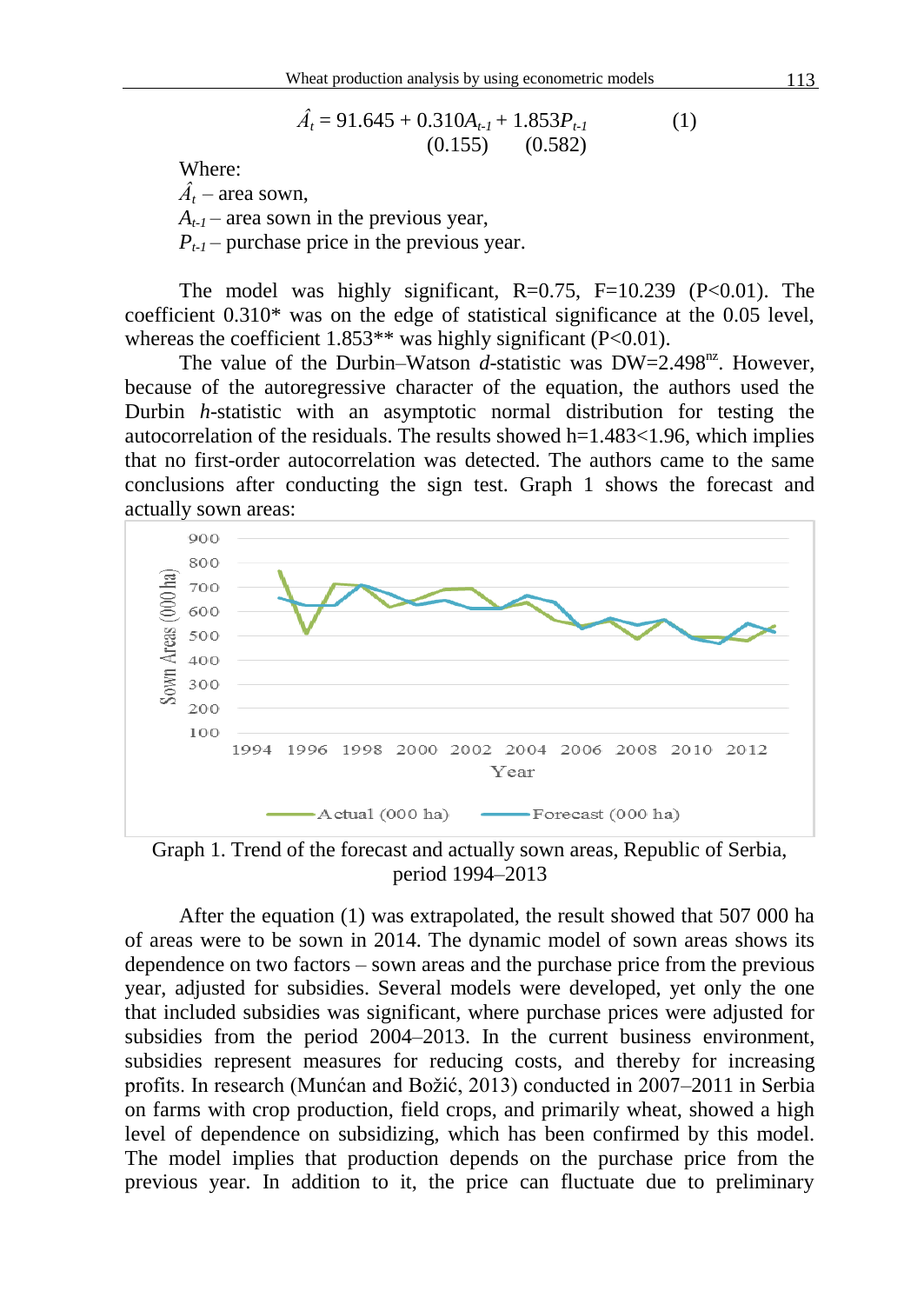114 Ljiljanić *et al.*

forecasts and market impacts that occur in different periods of a year. Hence the government should subsidize the production of this strategic crop and, especially, promote export-oriented production (Marković *et al*., 2013). Regarding the purchase price for wheat and export-oriented production, it is important to mention the interdependence between Serbian purchase prices and prices on commodity markets, primarily on the commodity market in Budapest, the biggest in South–East Europe. Prices in Serbia follow Budapest market prices with a delay of 30–60 days (Simić and Saković, 2008).

## **Wheat for seed**

Using data on the amount of wheat used for seed (in thousands of tonnes), sown areas (thousands of hectares), purchase prices  $(\text{dim } kg^{-1})$  and subsidies  $(\text{dim } k)$  $kg^{-1}$ ) in Serbia for the period 1994–2013, the authors developed a dynamic model and calculate an equation (2) for consumed wheat seed. Purchase prices adjusted for subsidies were deflated by grains price indices. Among a number of models, the authors chose one that met all the above mentioned criteria, leading to the following equation:

$$
\hat{S}_{t} = -10.2763 + 0.135414A_{t-1} + 0.544447P_{t-1}
$$
\n(2)  
\n(0.059227) (0.221208)

Where:

 $\hat{S}_t$  – amount of seed.

 $A_{t-1}$  – area sown in the previous year,

*Pt-1* - purchase price in the previous year.

The model was highly significant,  $R=0.72$ ,  $F=8.414$  ( $P<0.01$ ). The coefficients 0.059227\* and 0.221208\* were significant at the 0.05 level. The value of the Durbin–Watson *d*-statistic was  $DW=2.499^{nz}$ , which implies that no first-order autocorrelation was detected. The authors came to the same conclusions after conducting the sign test. Graph 2 shows the forecast and actual quantities of seed:



Graph 2. Trend of forecast and actual quantity of wheat used for seed, Republic of Serbia, period 1994–2013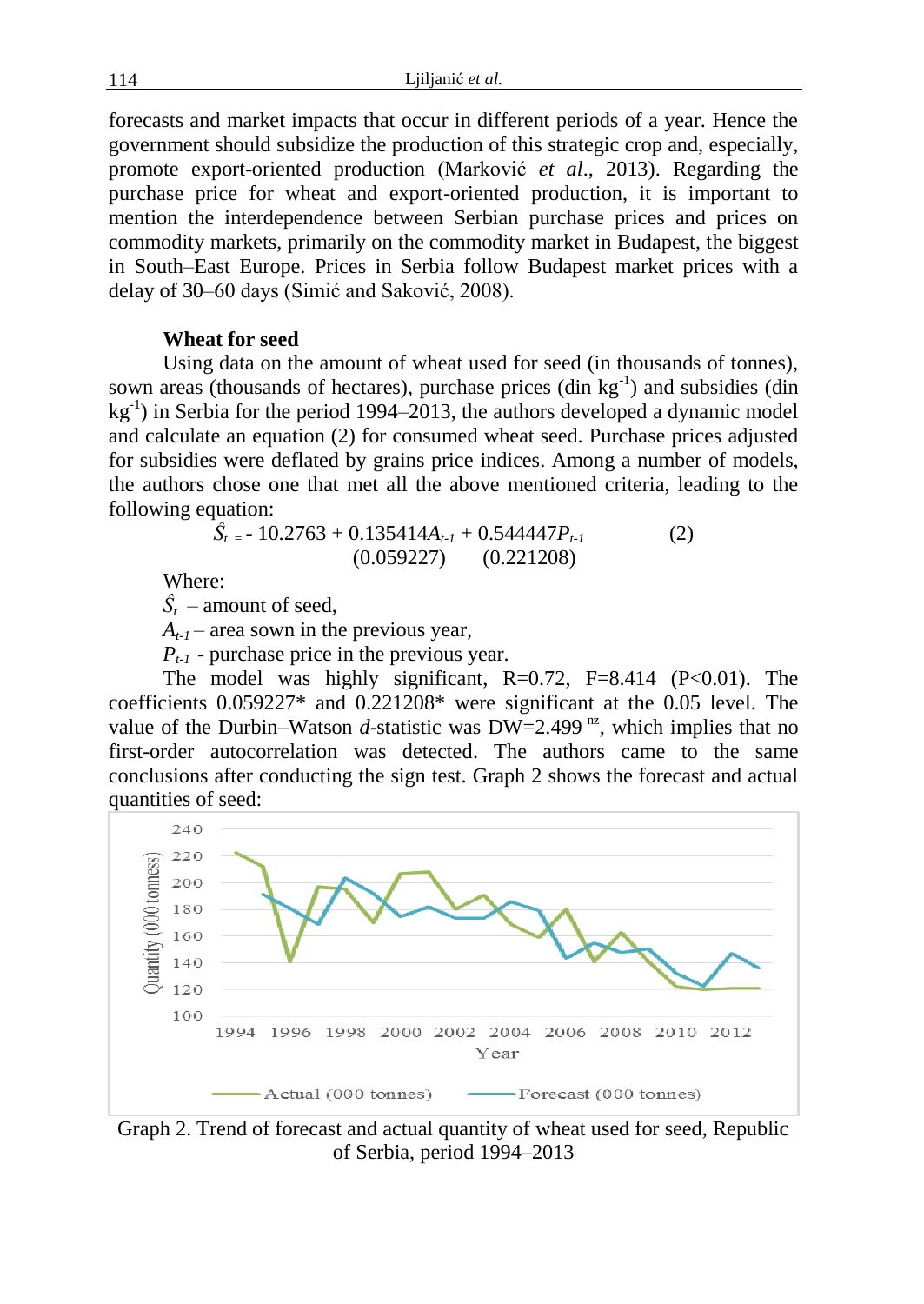After the equation (2) was extrapolated, the result showed that 89 000 tonnes of wheat were to be used for seed in 2014. According to previous estimations (Denčić *et al*., 2009), the average quantity of wheat used for seed amounted to approximately 300 000 tonnes, which significantly differs from the values given by the model. The difference is due to the fact the model only took into account the quantity of declared seed placed on the market but not mercantile wheat, still widely used on farms with non-commercial production.

The dynamic model of seed consumption shows its dependence on two factors – areas sown in the previous year and the purchase price from the previous year, adjusted for subsidies.

## **Wheat yields and production**

Sown areas and yields are the basic factors for crop production. Because this research focused on developing some models that comprise economic factors and their effect, the authors could not have developed a proper model for forecasting yields that would be significant.

Sown areas are mostly determined by economic factors, whereas yields are more determined by cropping practice, assortment potential and, most importantly, climate (Denčić *et al.*, 2009). Climate is an inevitable factor when it comes to wheat production. Studies have shown that wheat yields largely depend on the quantity of April-through-May precipitation. Results of regression and correlation analyses showed that in most parts of Vojvodina, April-through-May precipitation and yields were highly correlated, whereas in other months these factors had a negative coefficient of correlation (Marković and Jovanović, 2011).

Graph 3 shows the average wheat yields in the observed period (1994– 2013). In general, the yields had an increasing trend at the time, with some fluctuations. The lowest value was recorded in 2003, and the highest in 2013.



Graph 3. Trend of average wheat yields, Republic of Serbia, period 1994–2013 (RZS)

According to previous research (Todorović and Filipović, 2010), wheat is mostly produced on family farms. Results have shown that only farms with over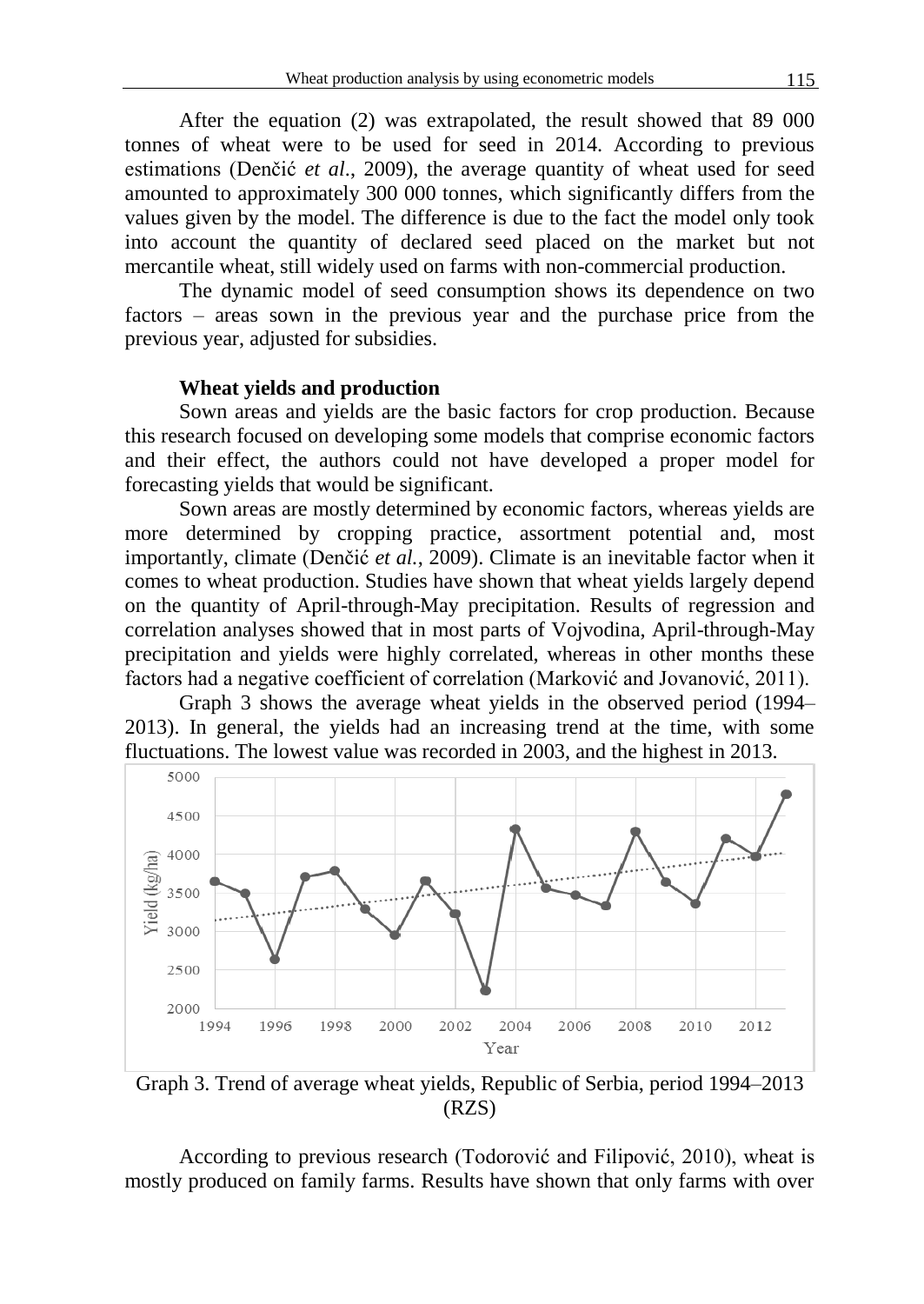7.5 t ha<sup>-1</sup> of yields make profits. This particular study raises an issue of cost effectiveness and profitability of wheat production, as well as a necessity of additional subsidizing of this type of production, having in mind the economic importance of wheat and undisputable importance of food safety for each country. On the other hand, wheat production implies a considerable cost of inputs. The cost of inputs indirectly affects profits, and high costs can lead to reduced use of some inputs (Sayre and Hobbs, 2004).

## **CONSCLUSIONS**

Taking into account time series data for the period 1994–2013 on sown areas, purchase prices, subsidies and wheat used for seed, the authors developed a dynamic model to forecast sown areas and wheat to be used for seed. The model meets the given criteria – it is significant, independent and without firstorder autocorrelation. For 2014, it forecast 507000 ha of areas to be sown and 89000 tons of wheat to be used for seed. Economic factors have a dominant impact on sown areas and quantities of wheat used for seed, and the model confirms that subsidies are a necessary measure in wheat production. This research focused on developing some models that comprise economic factors and their impact, and the authors could not have developed a proper model for forecasting yields that would be significant because yields are mostly affected by agro–ecological factors.

The model provides information that are a good starting point to make good agrarian policy decisions, having in mind that the largest part of the agrarian budget is allocated for direct payments. The possibility to forecast production parameters can lead to surpluses in wheat production that can be aimed for exporting.

#### **ACKNOWLEDGEMENTS**

The results are part of the project TR–31066, financially supported by the Ministry of Education, Science and Technological Development of the Republic of Serbia

### **REFERENCES**

- Amin, M., Amanullah, M., Akbar, A. (2014): Time series modeling for forecasting wheat production of Pakistan. The Journal of Animal & Plant Sciences, 24(5): 1444- 1451.
- Braun, H.J., Dixon, J., Crouch, J., Payne, T. (2008): Wheat research to serve the future needs of the developing world. Proc. Intern. Sump. "Conventional and molecular breeding of field and vegetable crops" 24-27 Nov. Novi Sad, Serbia. 28-32.
- Denčić, S., Kobiljski, B., Mladenov, N., Pržulj, N. (2009): Proizvodnja, prinosi i potrebe za pšenicom u svetu i kod nas / Wheat production, yields and demands worldwide and in. our country. Proceeding of papers. Institute of Field and Vegetable Crops, vol. 46(2): 367-377 [In Serbian].
- Karim, R., Awal, A., Akhter, M. (2005): Forecasting of wheat production in Bangladesh. Journal of Agriculture & Social Sciences, 1: 120-122.